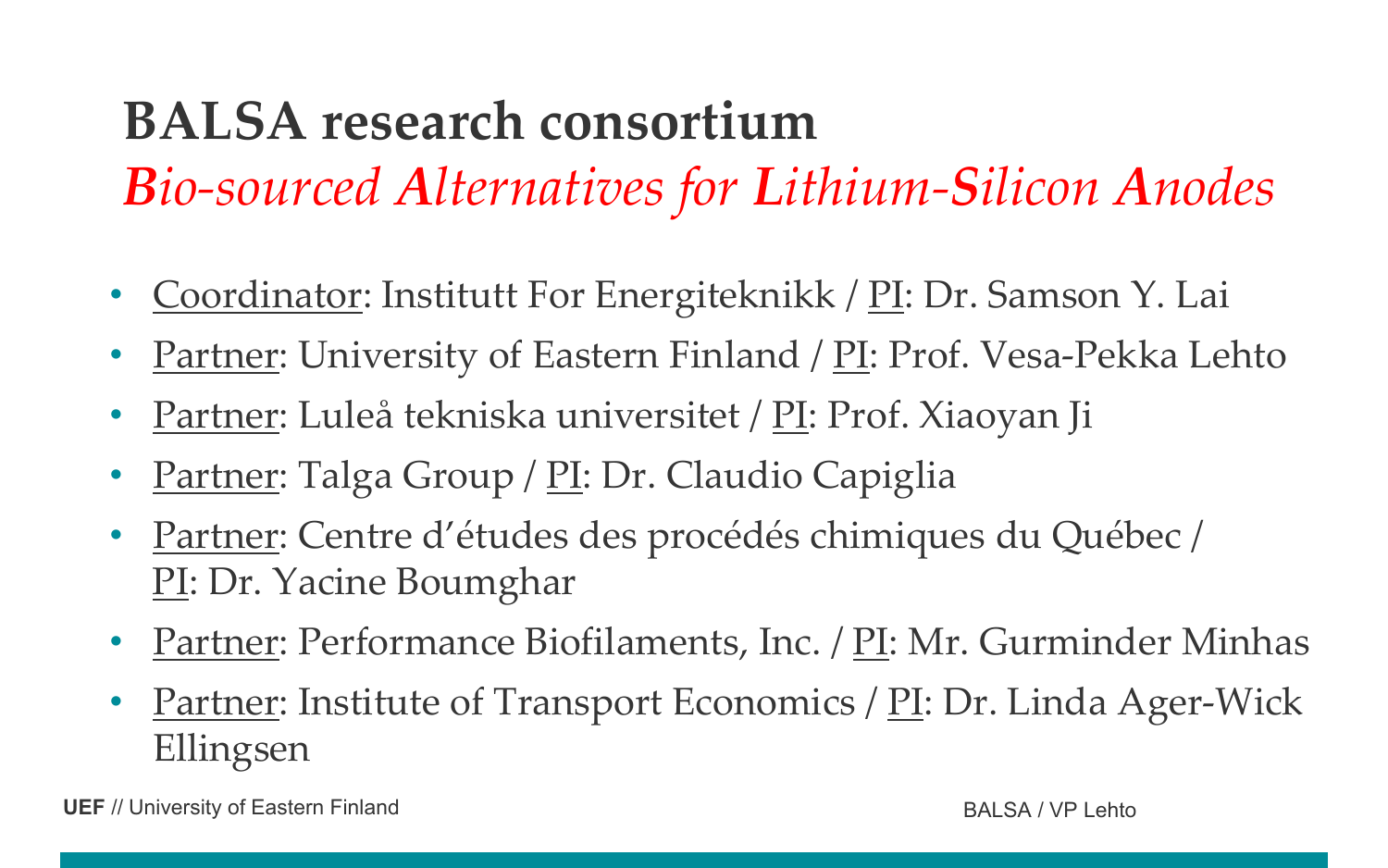## **BALSA research idea**

Demonstration of a working anode composite of mesoporous silicon and carbon nanofibre with a stable quasi-solid-state electrolyte, with a copper weight reduction of at least 50%, and a carbon footprint reduction of 30% per Wh for cradle-to-gate anode production.